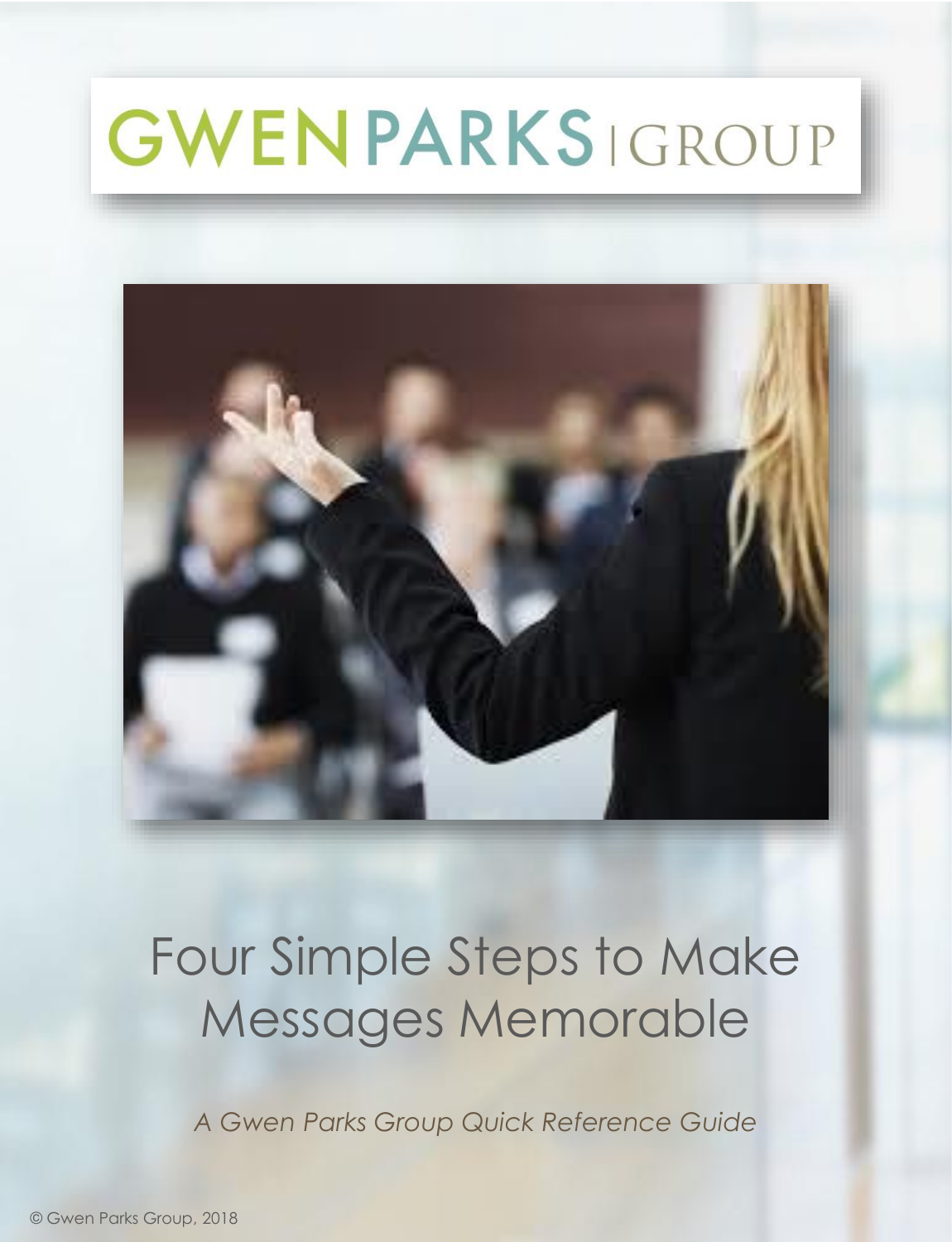*Ever wonder why people don't understand what you say even when you feel you've been perfectly clear?*

There's more to communication than the words being presented. Every listener or reader has a different way of perceiving the world.

If you *really* want to grab someone's attention and inspire action, it's helpful to keep in mind that each person in your audience has different needs.

These needs can be summarized in four different categories: **Purpose, Picture, Plan** and **Possibility.** 

Keeping the 4P's in mind every time you prepare an important message will help ensure that each recipient takes away a clear action and understanding. Clarity and commitment of others will reduce your frustration, save you time and help you and your team achieve your goals faster.

This quick reference guide includes information about each area along with some practical examples of communication that follows this pattern.

I've seen how effective this method can be, and I know it will help you, too!

Gwen Parks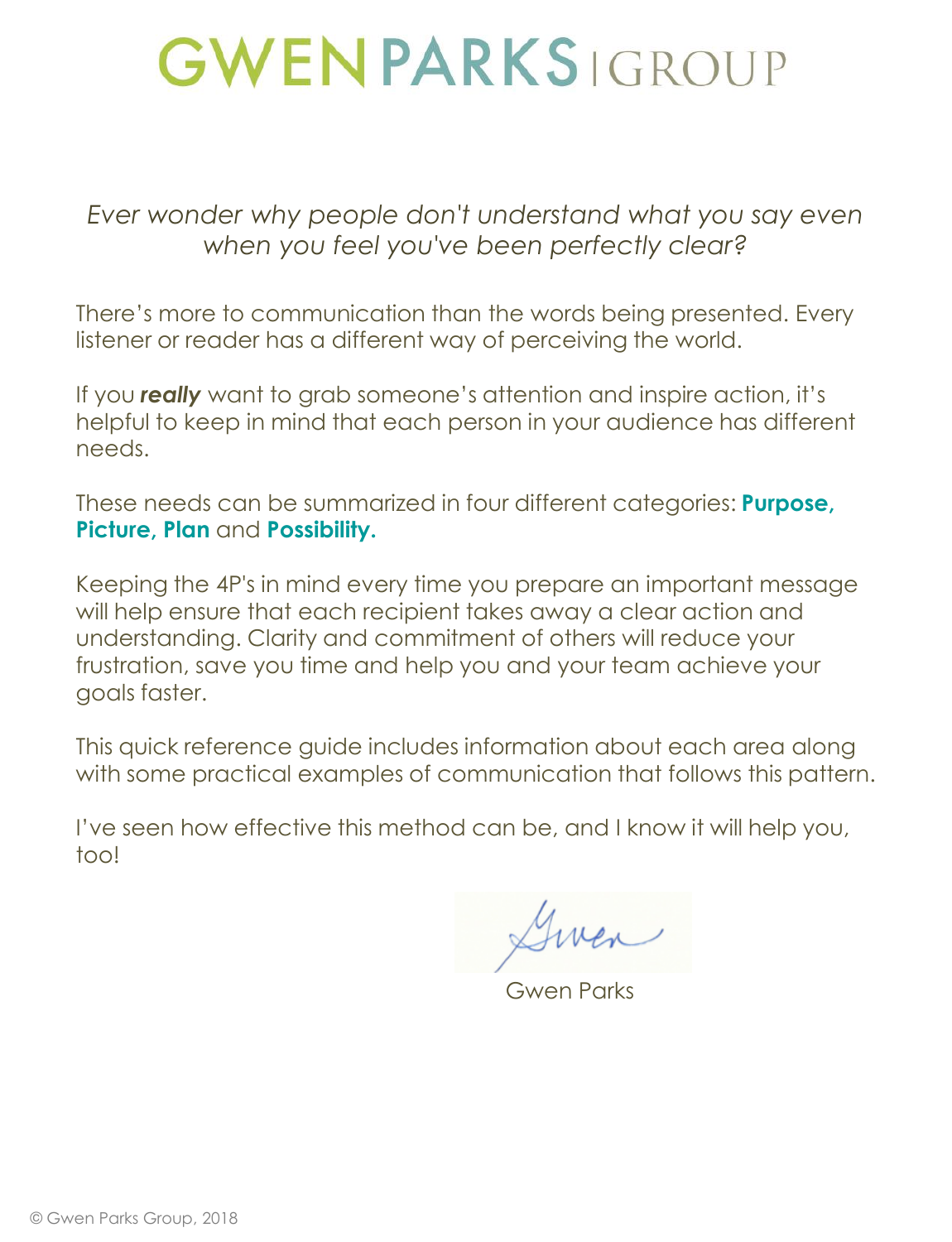### **PURPOSE**

#### *Is the purpose of your message clear?*

Some people need to know the "why" behind every message and request for action, so start by providing the context for your communication.

A little history or background goes a long way in getting this group of people receiving your message. Think of someone sitting in front of you asking "Why?" as your formulate your message.

*Why should I read this? Why should I care about this? Why is this important?*

Be prepared to provide examples and data to make the essence of your message stick. Also be prepared to field questions and answer those questions succinctly.

Here are some questions to ask yourself when reviewing your message for purpose:

- Is there a context sentence up front?
- Are there pertinent examples or data?
- Is the message important to my audience?
- Is the reason for the message clear?
- Am I prepared for additional feedback or discussion about the topic?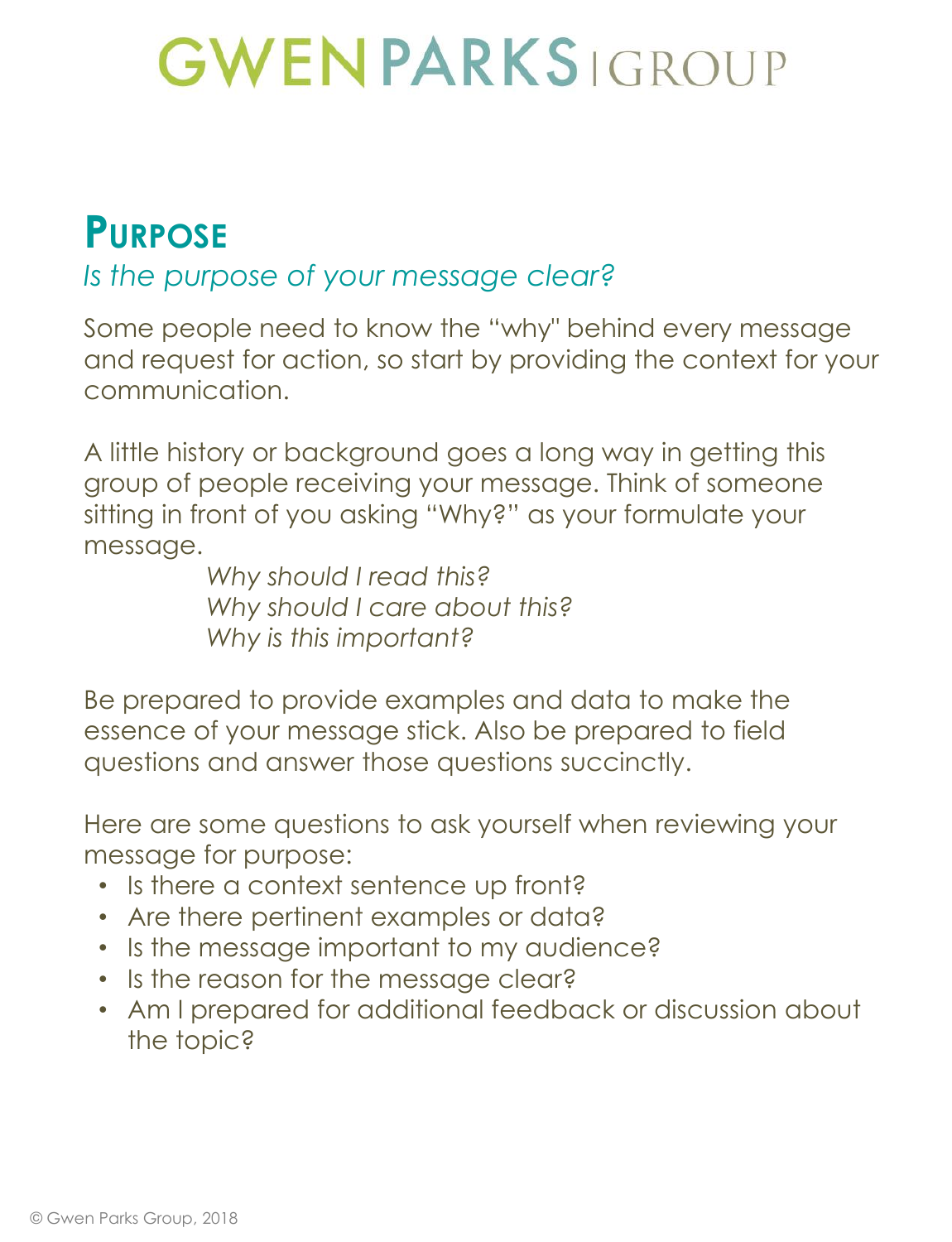### **PICTURE**

#### *Is there a picture of what to do as a result of your message?*

Some people don't need to know the purpose behind the conversation. They do, however, need to walk away with a clear picture of the end result OR what they should be doing as a result of your message or conversation.

What is obvious to you, might not be obvious to others. Read your message from the literal point of view. Fluffy, feel good marketing language might be your natural style, but you might be confusing recipients who interpret language literally. When communicating face to face, look for signs of confusion on the face of your recipient. Follow up with your recipient to check in on what action he or she plans to take after your communication.

In other words, what is the call to action and what do you want someone to *do* or *not do* as a result of the message?

Questions to ask yourself when reviewing for **PICTURE** are:

- If I read this literally, what is missing or what might be unclear?
- Am I expecting the recipients of this message to fill in the blanks?
- Am I expecting people to supply collateral information or understanding in order to know what my message is conveying?
- Would all recipients of the message have a clear picture of what I am asking them to do or refrain from doing?
- If we were sketching out this idea on a white board or on a napkin, what would it look like?
- Is the subject matter in the email crystal clear?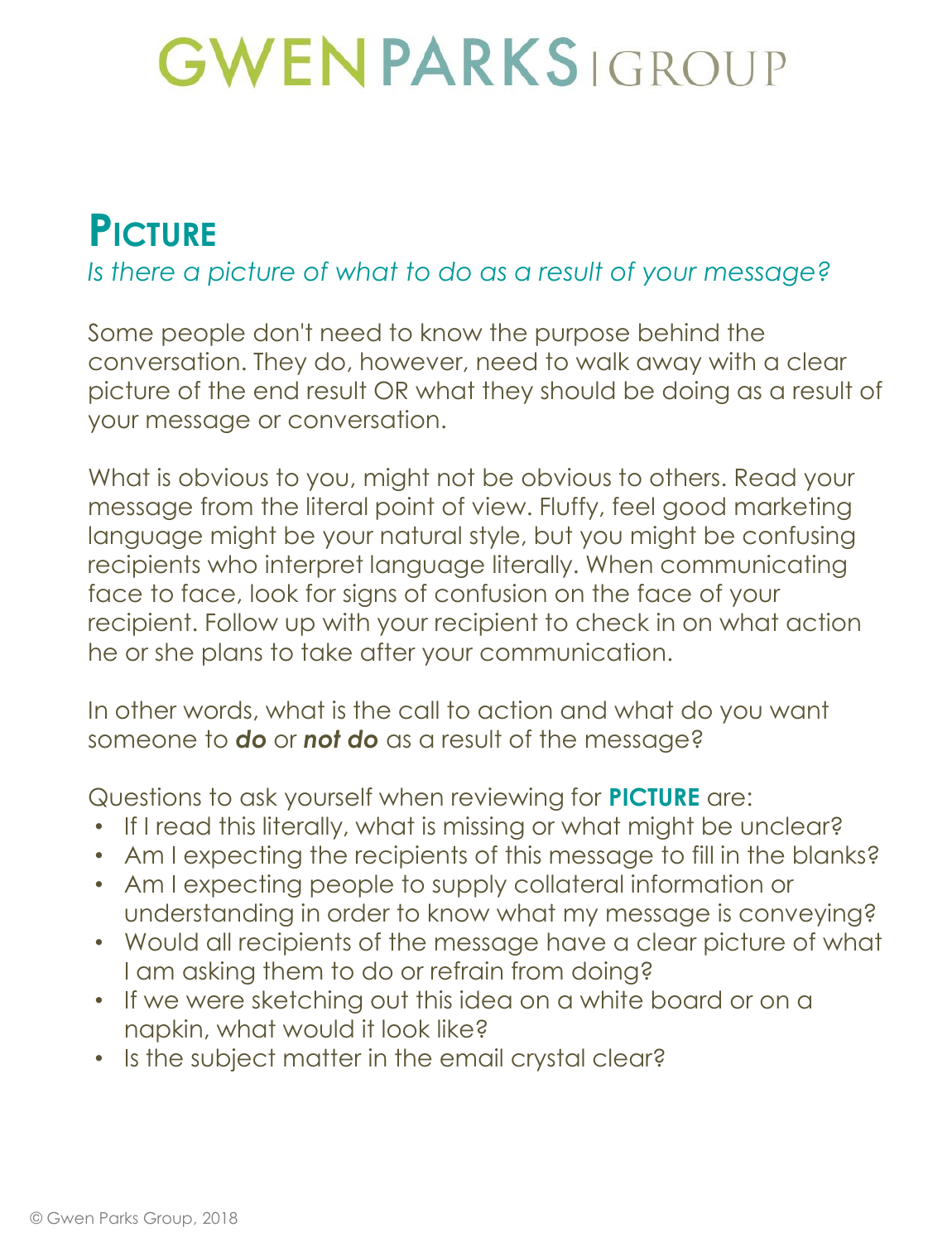#### **PLAN**

#### *How does this relate to the bigger picture?*

While some people dive in to conversations, interrupting each other with new ideas, others have a need to know how each bit of communication fits with prior messages and with their overarching plan for the project, day or week. Importantly, DO NOT interrupt people with this need when in conversation!

For people who link message to the overarching plan, a single discussion that is not linked to other discussions will give the person a feeling of disconnection and can be a barrier to buy-in. If your message is important, you can unintentionally dilute or confuse your message by trying to add clarity through unconnected conversations, including "drive-by" comments that might be intended to generate enthusiasm.

For people who need to know the **PLAN**, review the message and ask yourself:

- Am I giving the recipient enough notice to incorporate the new information into their plans at their preferred pace?
- Will the recipient of this message know how it fits into the overall strategy and plan?
- What does this person need to fit this information into plan now and in the future?
- Is this idea disruptive? If so, how will recipients receive additional information needed to produce a result?
- Have I provided the beginning, middle and end of the larger conversation?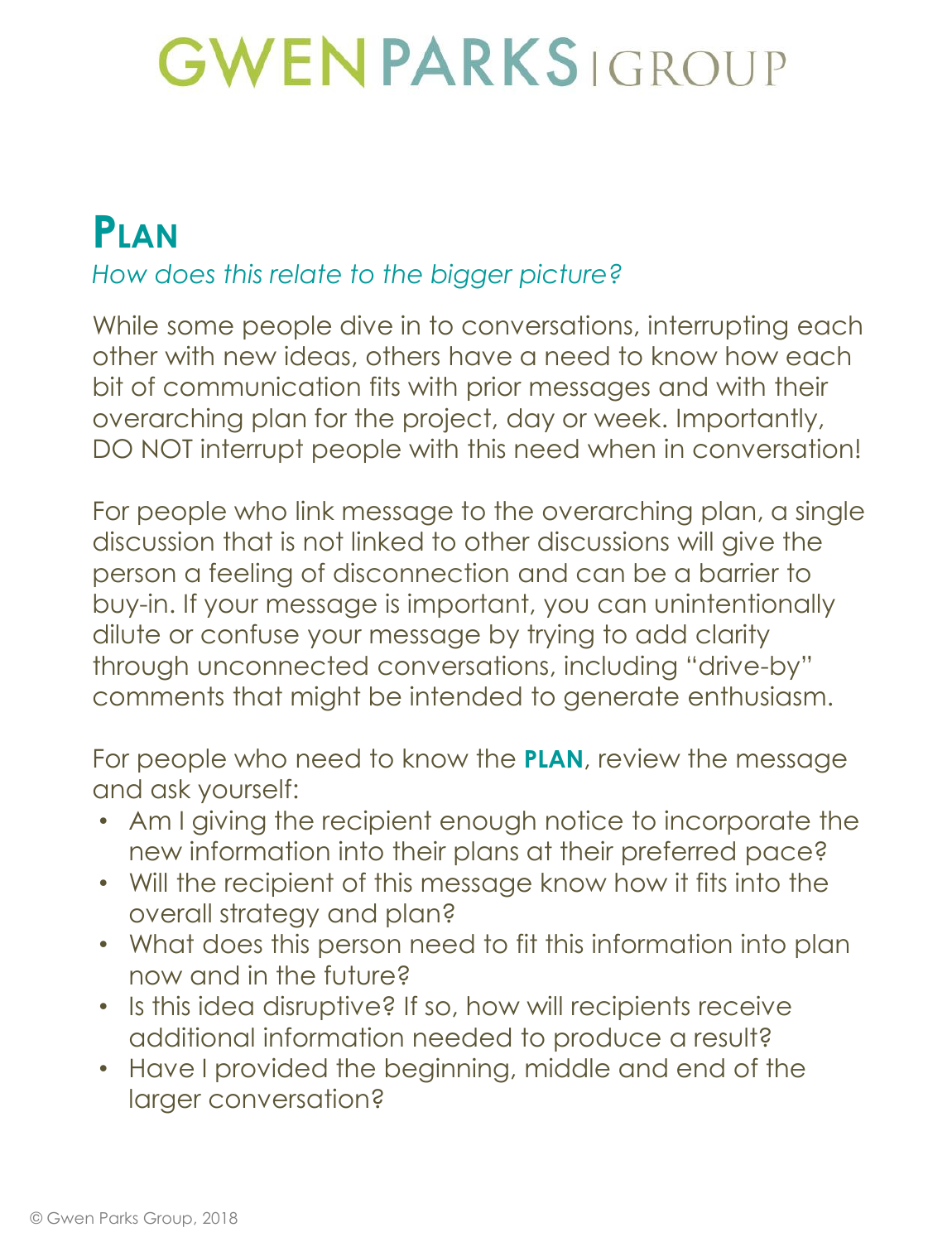#### **POSSIBILITY**

*Sharing the excitement of things to come.*

Some people need a bottom line message that grabs their attention.

They want to feel the excitement of joining you to meet a challenge and create a positive future.

Watch for excitement and positive language in response of your message. Welcome interruptions of brainstorming from this type of recipient of your message…it's a sign they are engaged! Blank stares, changing the topic or what appears to be disregard from this person will be signs that you missed the mark with your opening message.

People who respond well to your crisp, upbeat message want to know how they can make a positive impact on the outcome. They will connect with your genuine passion and enthusiasm. Invite them to play a positive role in action going forward.

Questions to ask yourself are:

- Did I get to the point quickly?
- Am I positive or could the tone of my message be perceived as negative?
- Will the recipient of my message be excited about an opportunity to become part of something fun or impactful?
- Am I open to brainstorming while I deliver the message to this recipient?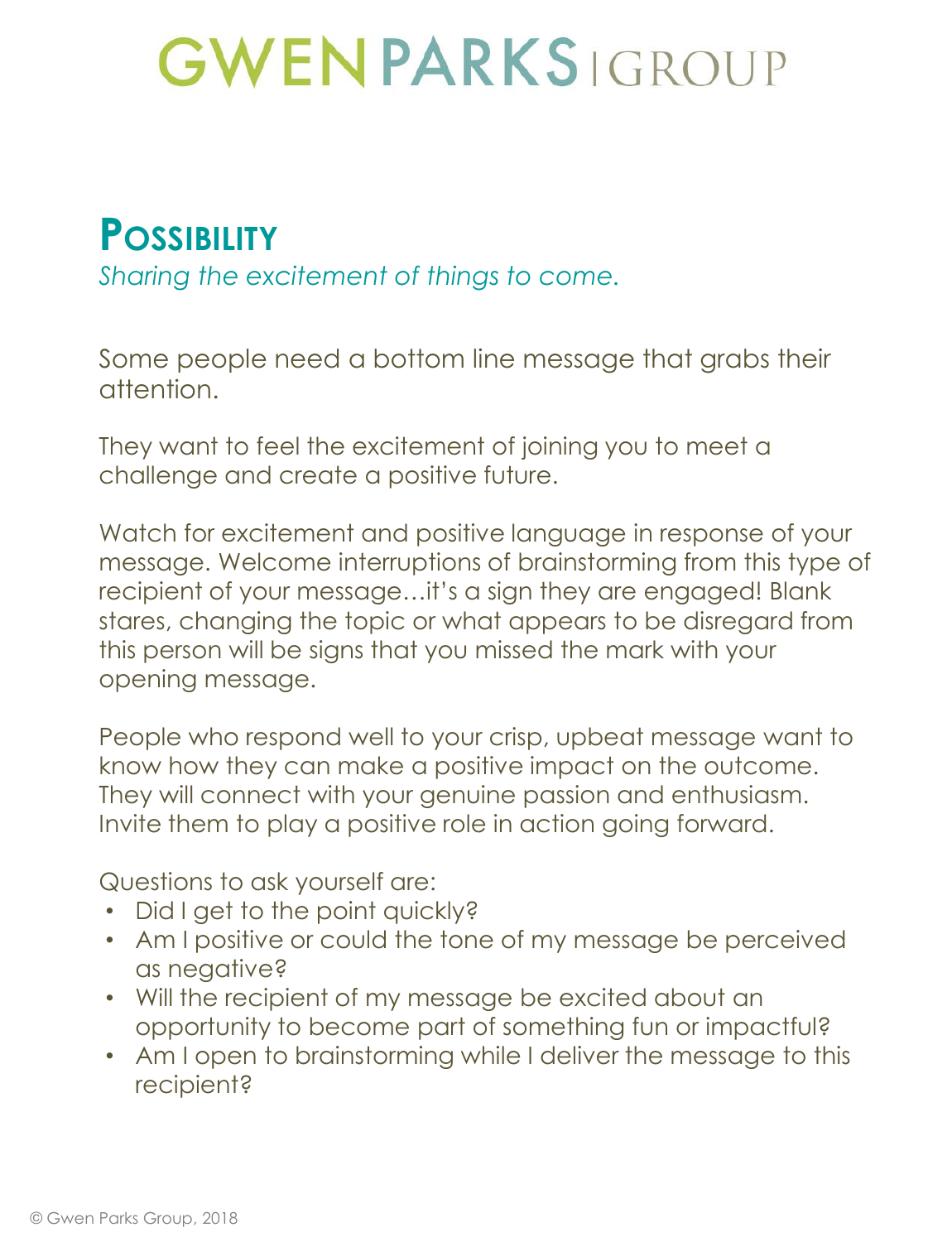### **SUMMARY**

People are wired many different ways. Your natural style will not always fit the needs of your audience.

Get to know the needs of your inner circle – be it family, friends, team members or key stakeholders. Once you start watching, the applicable "P" that works for another person might become quickly apparent. Or, better yet, ask someone what type of communication works best for them. The dialogue from that question can build strong relationships as well as

While you might need might need only one "P", make sure all four are covered in any important message you share with a group. This increases the opportunity for early adoption and continued engagement. Early engagement and rapid alignment can translate into acceleration of execution.

And as a little bonus, here is another **P**: *PERSISTENCE***.** Today's over-messaged environment is a reality for the foreseeable future. Don't take it personally if people don't immediately understand the intent and meaning behind your message on your first communication.

Consider trying several communication paths at once. Follow up. If you are concerned that you are annoying someone with overcommunication, ask them before you simply stop the messages. Continue refining your message until your desired result is evident.

If you want to eliminate the guess work in knowing the specific needs of your audience, we can help!

For more information about how to manage your human assets wisely contact us at [info@gwenparksgroup.com](mailto:info@gwenparksgroup.com) and visit our website [www.gwenparksgroup.com](http://www.gwenparksgroup.com/).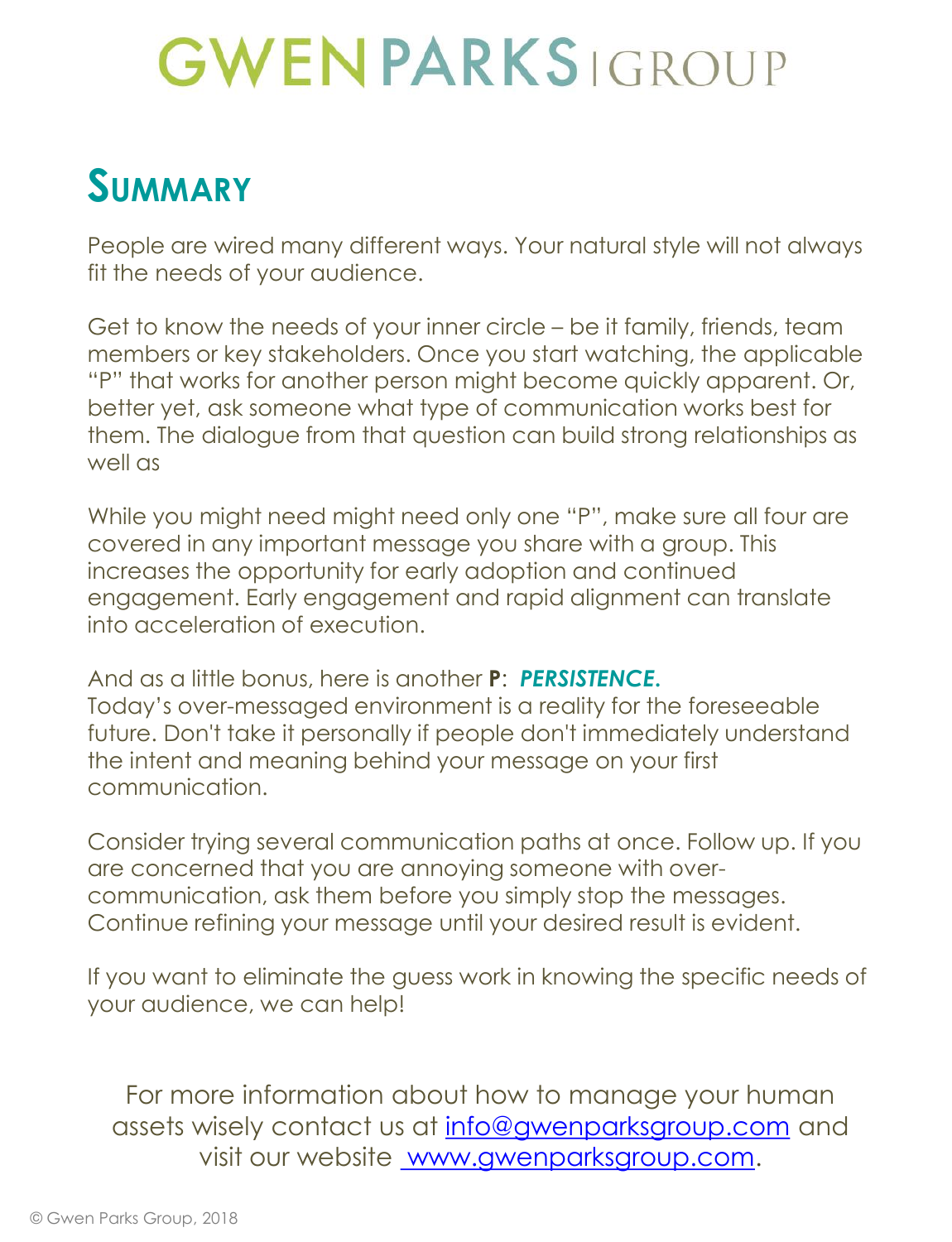### **APPLICATION EXERCISE**

In order to make this information immediately useful for you, we are including an exercise using a real life example.

We are providing a sample message and we will help you restructure the message using our four Guidelines.

#### **Example:**

Imagine a project manager who reports to you has presented the following message. He wants your approval and is going to send the message over your signature to a group of two hundred and fifty people.

*"In light of our recent customer survey, to improve our customer retention, we've decided to implement a new constituent management system. Please watch for and accept the meeting request for the company-wide training that will take place next month. The new system will help us meet our current business objectives by keeping better track of our current and potential customers, and will move us towards our vision of becoming the premiere service provider in our industry by 2020."*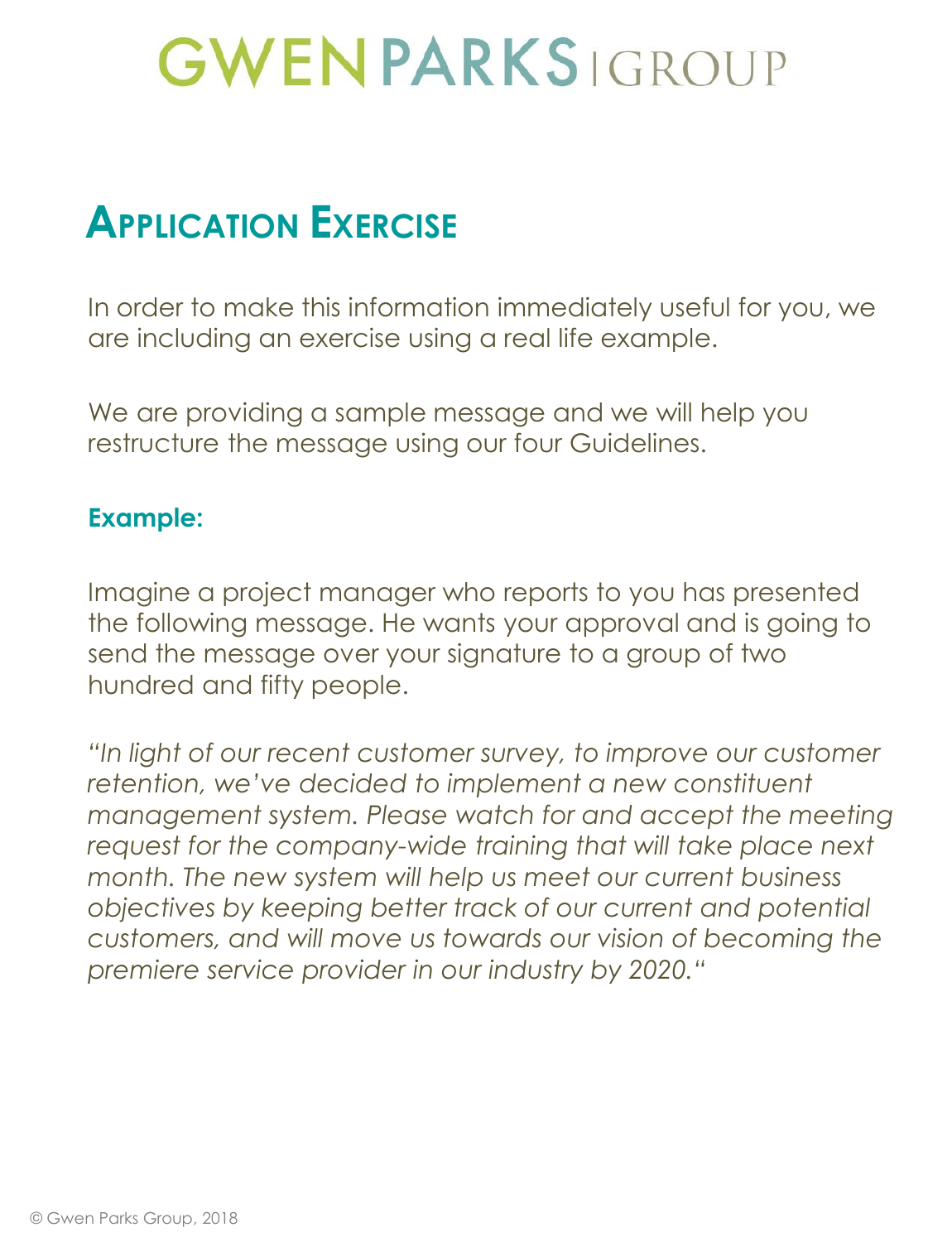#### **PURPOSE**

#### *Is the purpose of your message clear?*

*"In light of our recent customer survey, to improve our customer retention, we've decided to implement a new constituent management system. Please watch for and accept the meeting request for the company-wide training that will take place next month. The new system will help us meet our current business objectives by keeping better track of our current and potential customers, and will move us towards our vision of becoming the premiere service provider in our industry by 2020."*

Open the message with clear purpose: *"We want you to help us improve our customer retention."*

- Think about the "Why?" questions.
	- An obvious "why" is why you need to improve customer retention. Consider including real and meaningful data to support your message. "A recent customer survey revealed that we have a 33% customer retention rate. This is well below the industry standard of 57%." This creates a meaningful and immediate context and purpose to the reader.
	- Another "why" would be "why is this my problem?". Include an explanation about the importance of participation of the recipient of the message. "Everyone in this organization uses the customer management system. Accordingly, we need everyone to be trained on the system to ensure smooth and accurate transition."
- Provide as many details as you can, including the actual date and time of the training, where the training will be and the options for compliance if you can.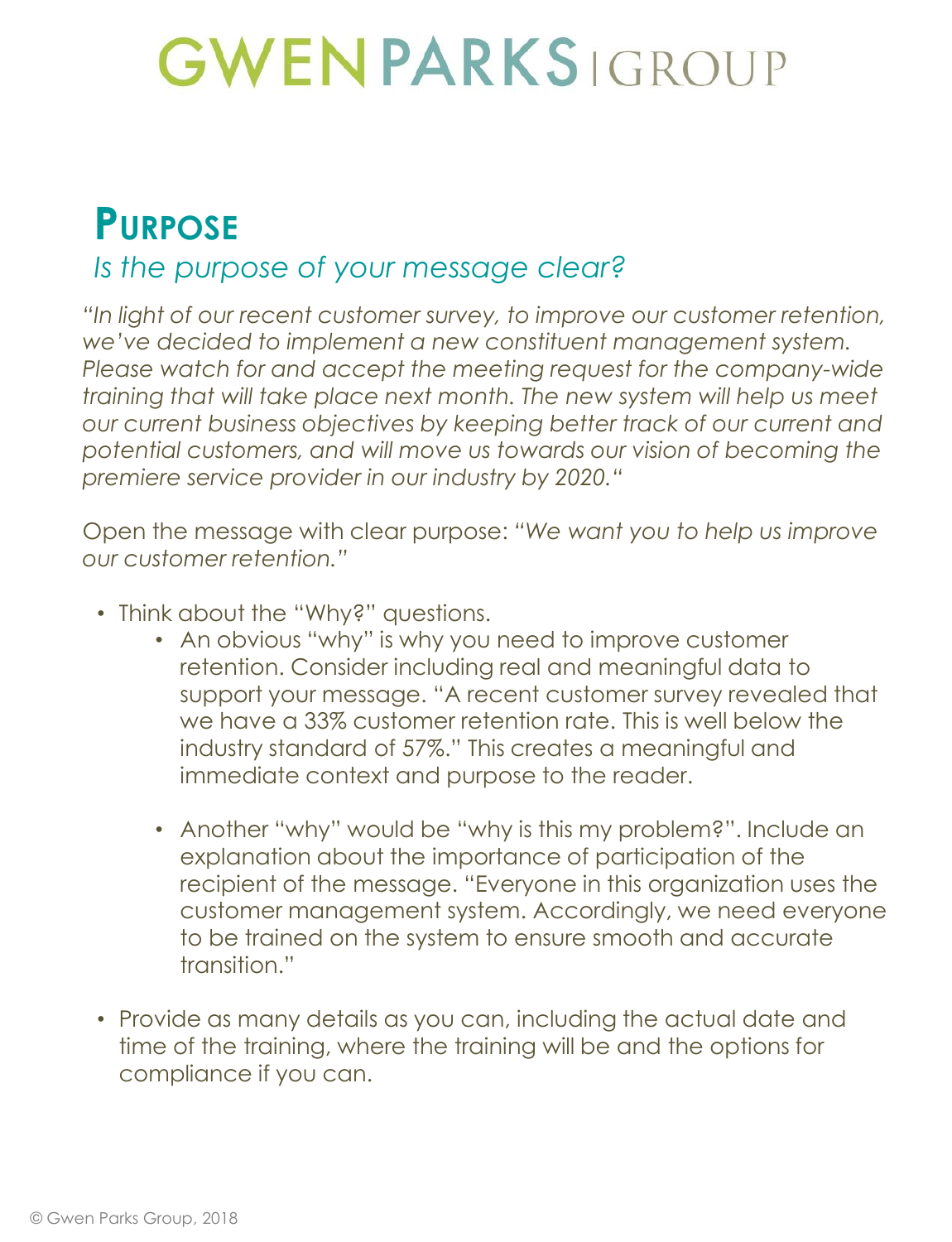### **PICTURE**

#### *Is there a picture of what to do as a result of your message?*

*"In light of our recent customer survey, to improve our customer retention, we've decided to implement a new constituent management system. Please watch for and accept the meeting request for the company-wide training that will take place next month. The new system will help us meet our current business objectives by keeping better track of our current and potential customers, and will move us towards our vision of becoming the premiere service provider in our industry by 2020."*

Make sure that by the message, the recipient has a crisp description that paints a visual picture of what the recipient is to do. *"We want to retain more customers and are changing our constituent management system. Here's how you can help."*

Read the message through for a clear call to action.

- "Watch for a meeting request for an unspecified time" creates unnecessary ambiguity. Some good approaches would be to provide a immediate contact for questions, and suggesting ways recipients can become involved or prepare for the meeting.
- Identify the benefits of new actions or stopping current actions. For example, "Under the new system, all information will be accessible by any device, not just your desktop" or "we will update customer data daily instead of weekly."
- Eliminate unnecessary words and ambiguity. While inspirational, the closing sentence also creates ambiguity. How will the system keep better track of current and potential customers? What current business objectives will the new system meet? What does "premiere service provider" look like? Describe what how you will know when you are the "premiere service provider in our industry."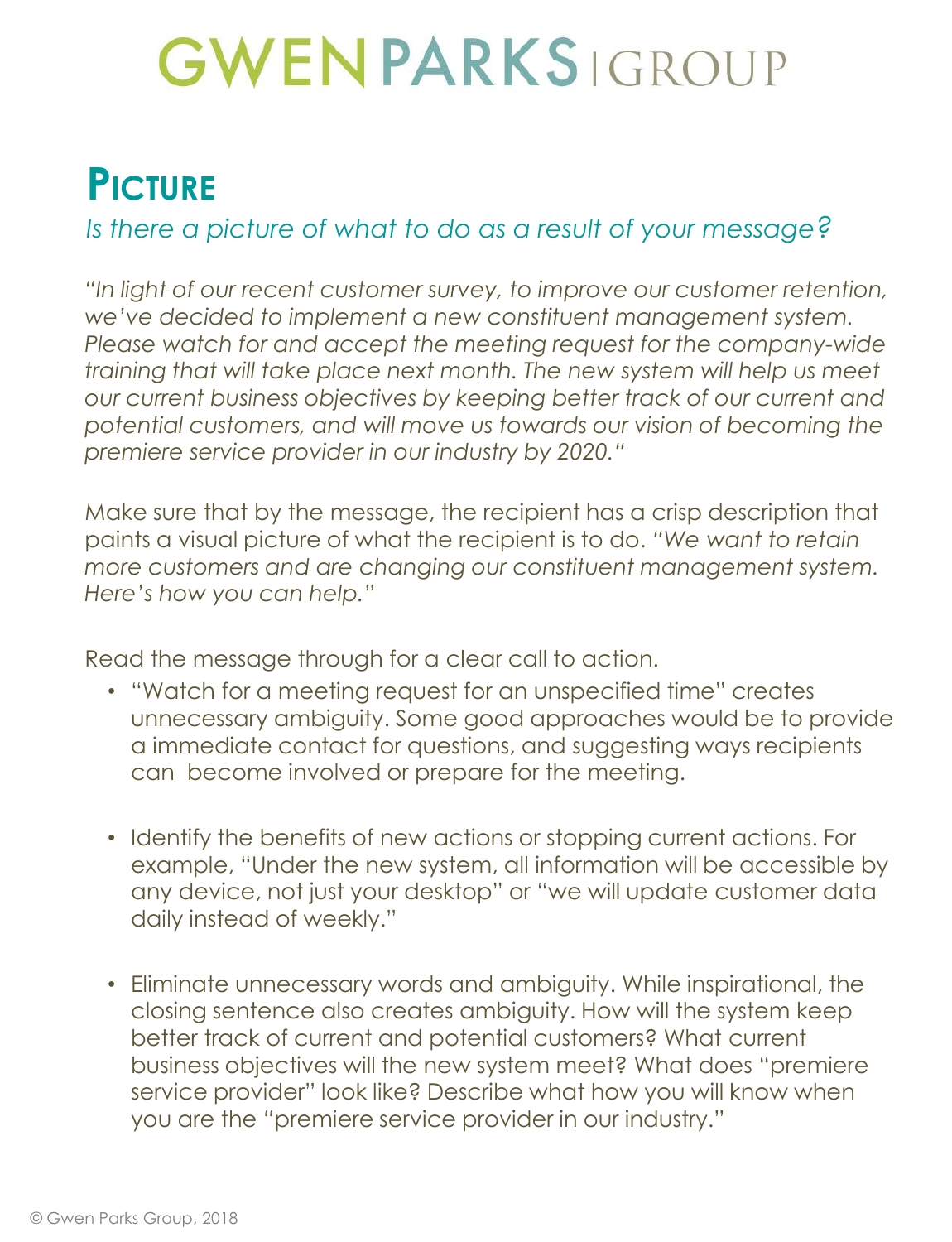#### **PLAN** *How does this relate to the big picture?*

*"In light of our recent customer survey, to improve our customer retention, we've decided to implement a new constituent management system. Please watch for and accept the meeting request for the company-wide training that will take place next month. The new system will help us meet our current business objectives by keeping better track of our current and potential customers, and will move us towards our vision of becoming the premiere service provider in our industry by 2020."*

Include explicit context about how this training fits into a larger plan for the company. "Our vision for the company is to be the premiere service provider in our industry by 2020. That means we have committed to improving customer retention 5% every year."

Remind the recipient of prior communications and provide as much detail about next steps as you can.

- For example: "Over the past year we conducted a customer survey. The results showed that customers were leaving us and going with competitors because we weren't in communication with them. When we conducted an internal audit we discovered many issues with our current CRM system."
- Provide a timeline for training, review and adoption of the new system.
- Provide details of how participants will be supported throughout the transition process after training.
- Provide reassurance of what won't change if you can. "You will still have instant access to your data."